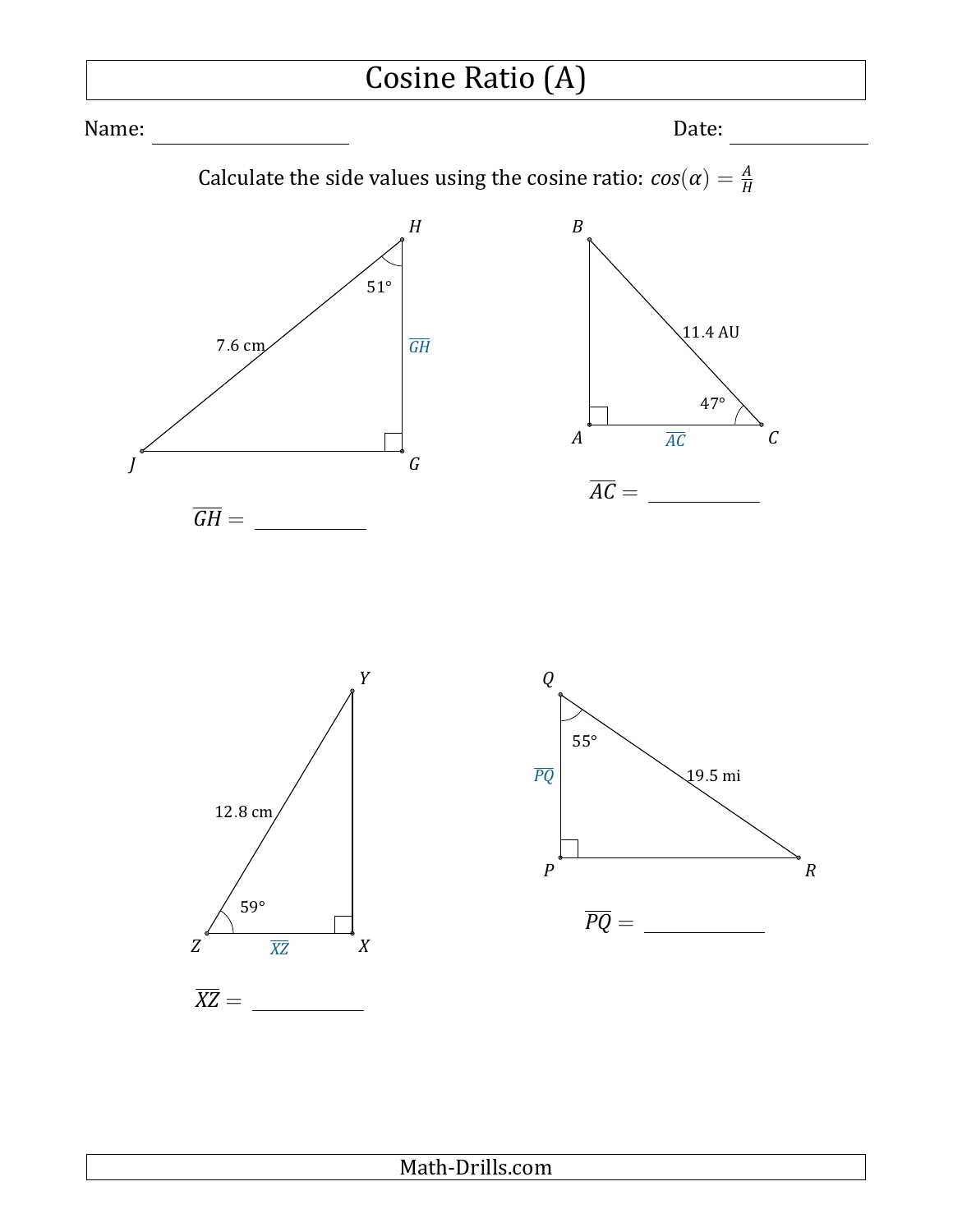# Cosine Ratio (A) Answers

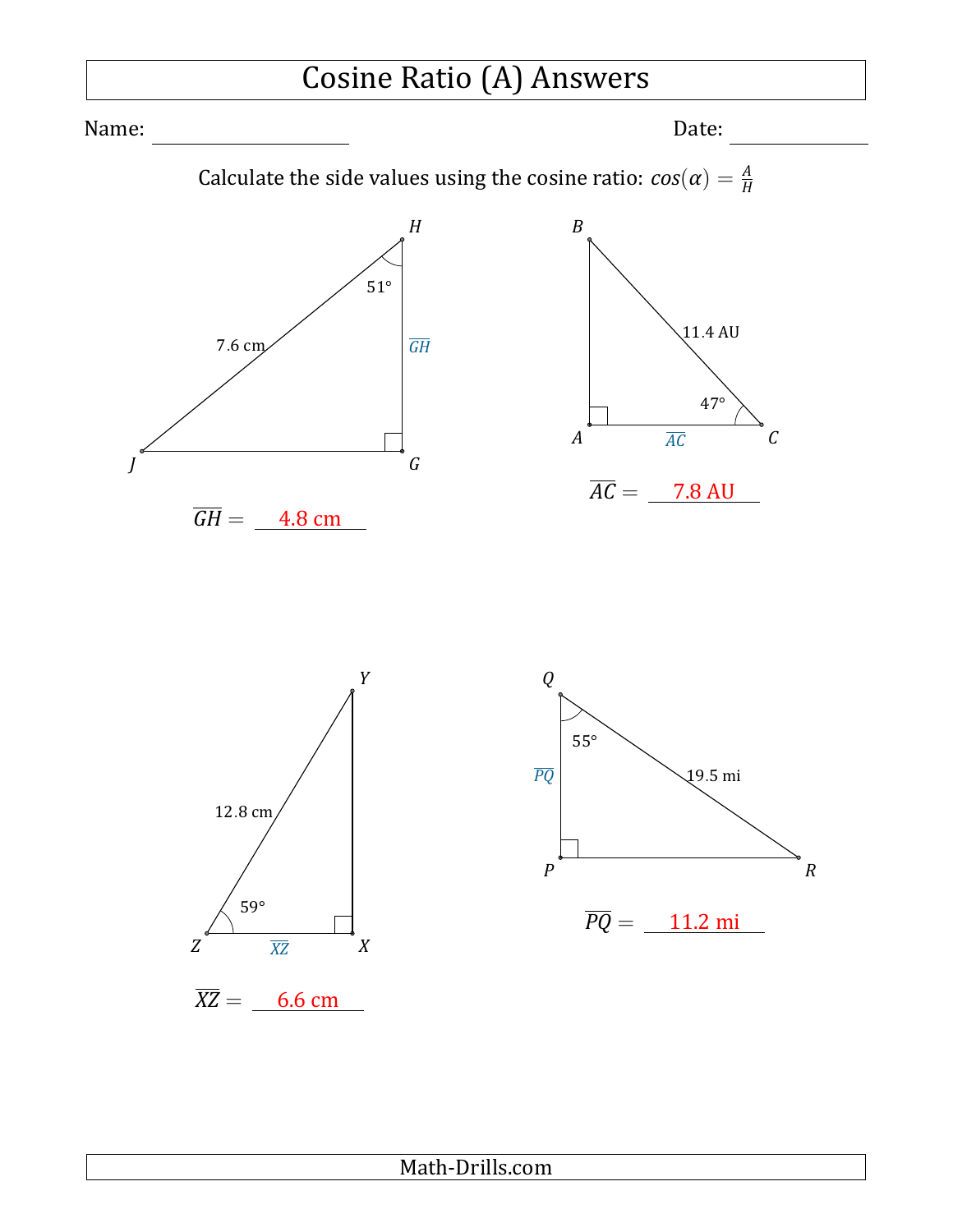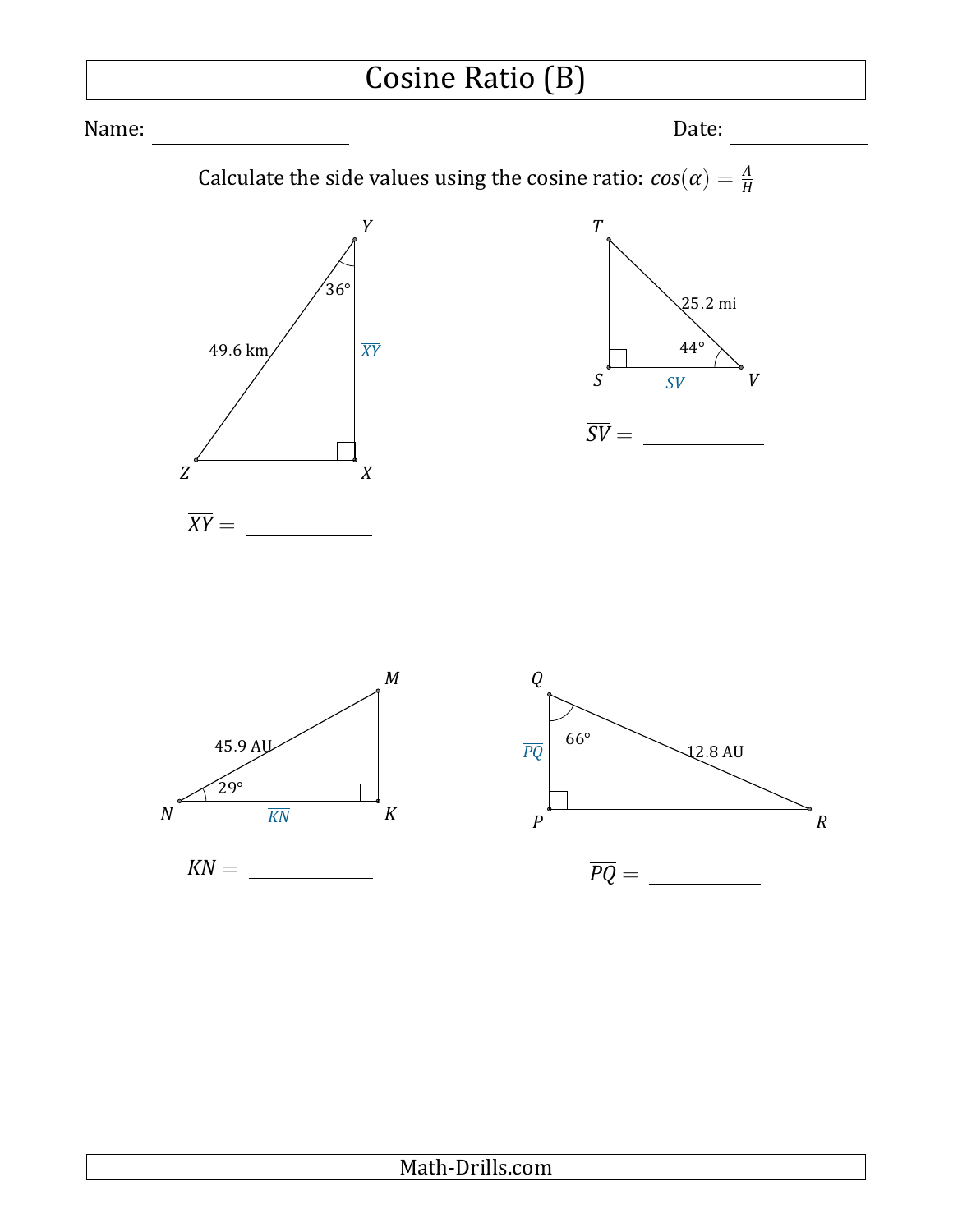# Cosine Ratio (B) Answers

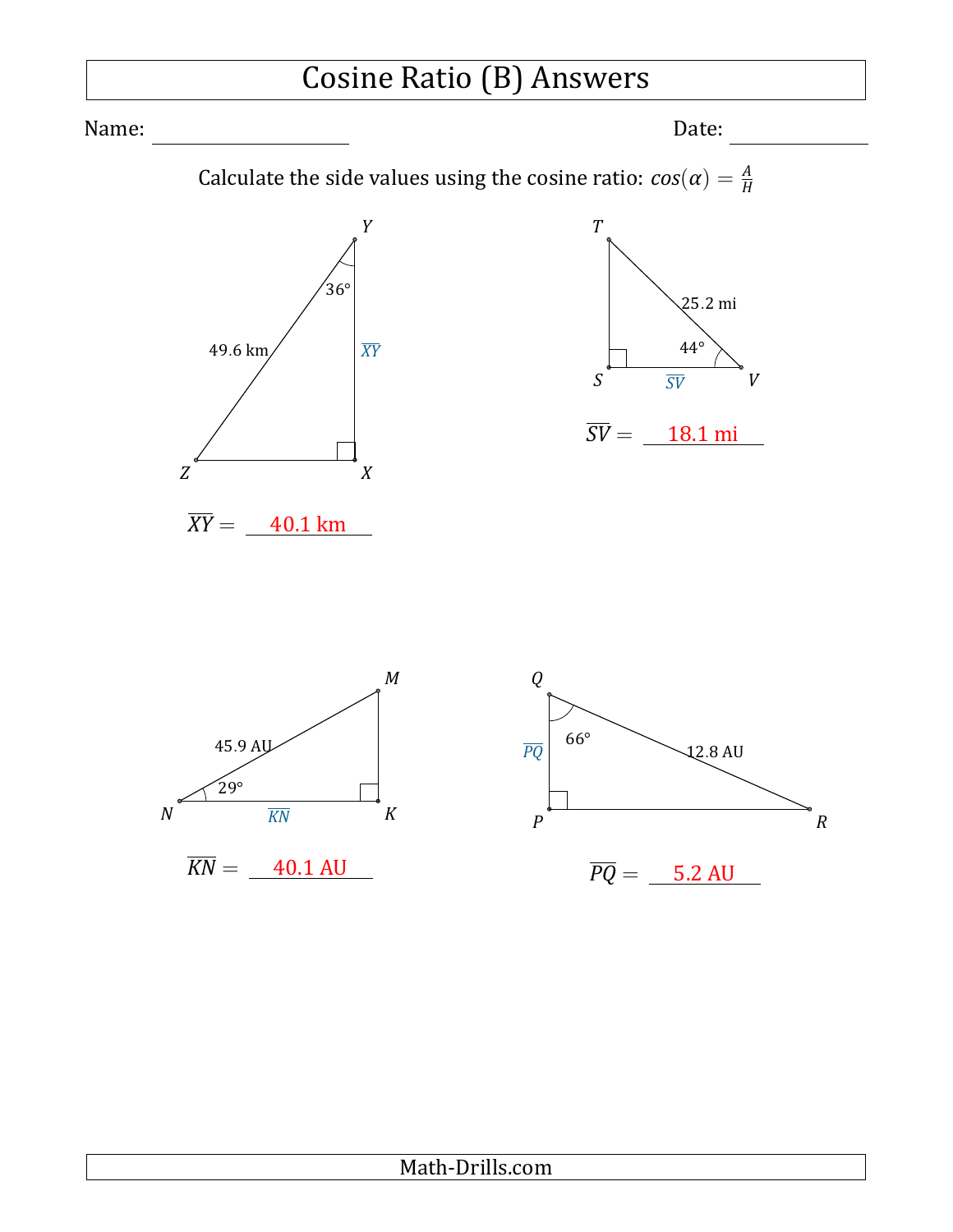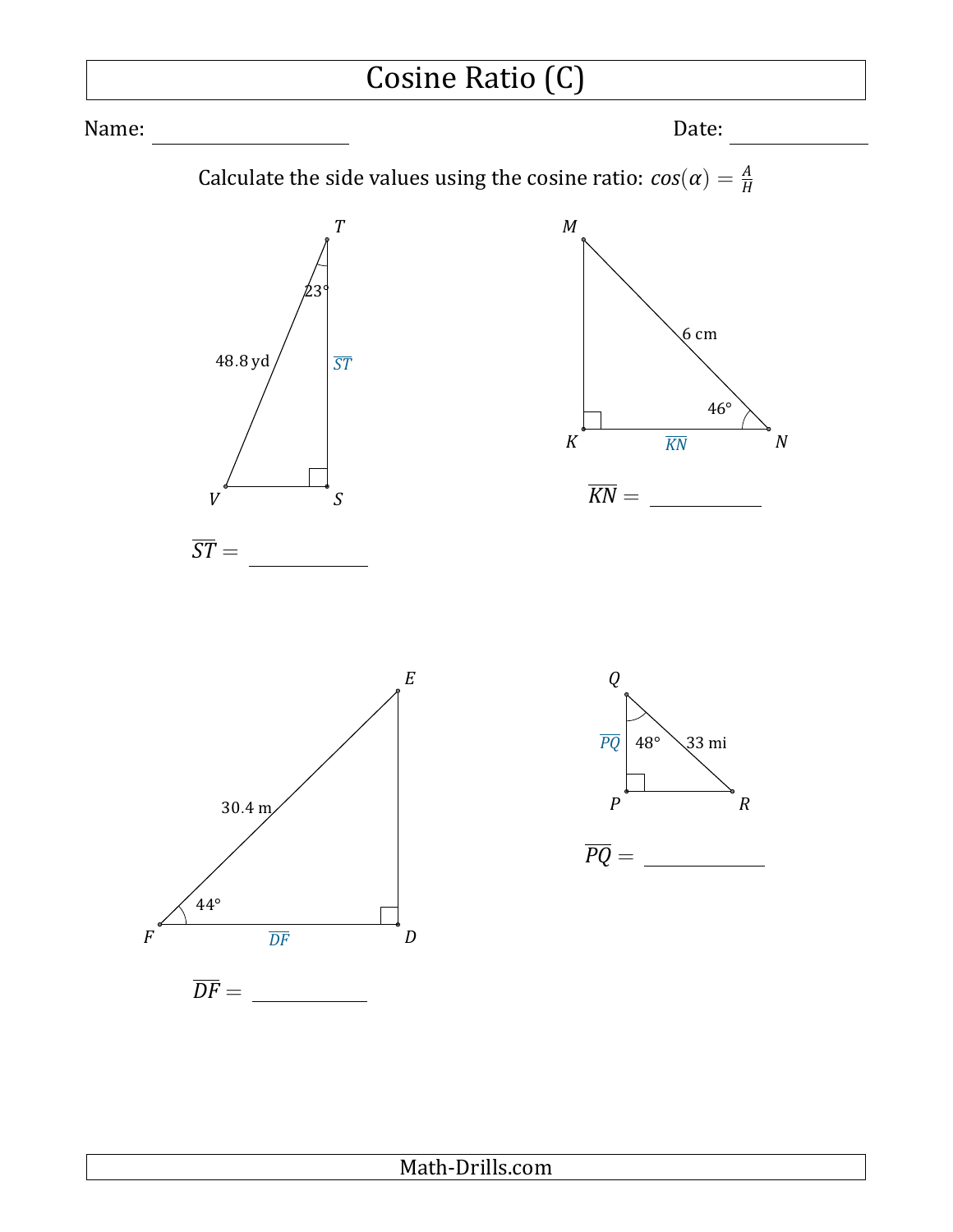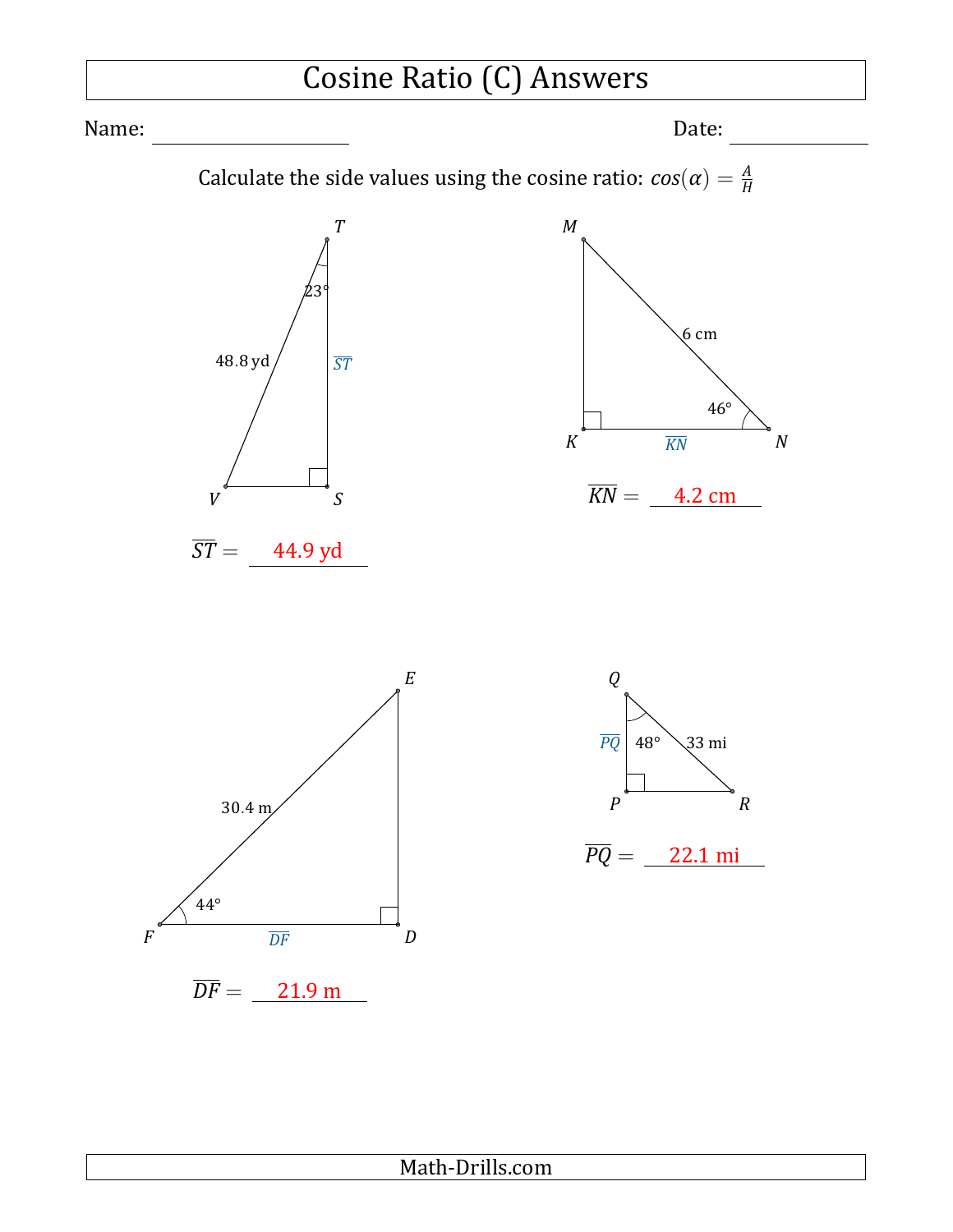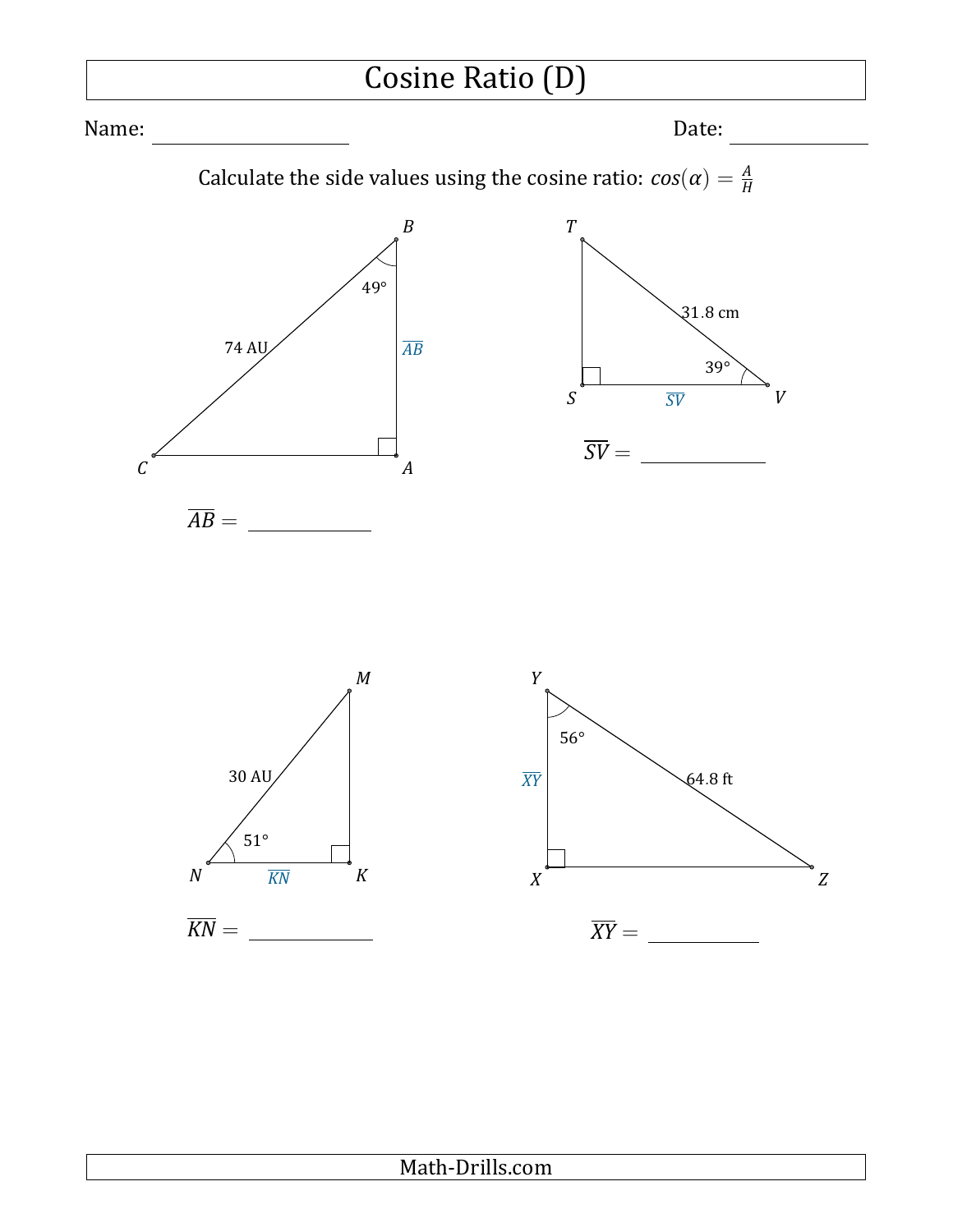## Cosine Ratio (D) Answers

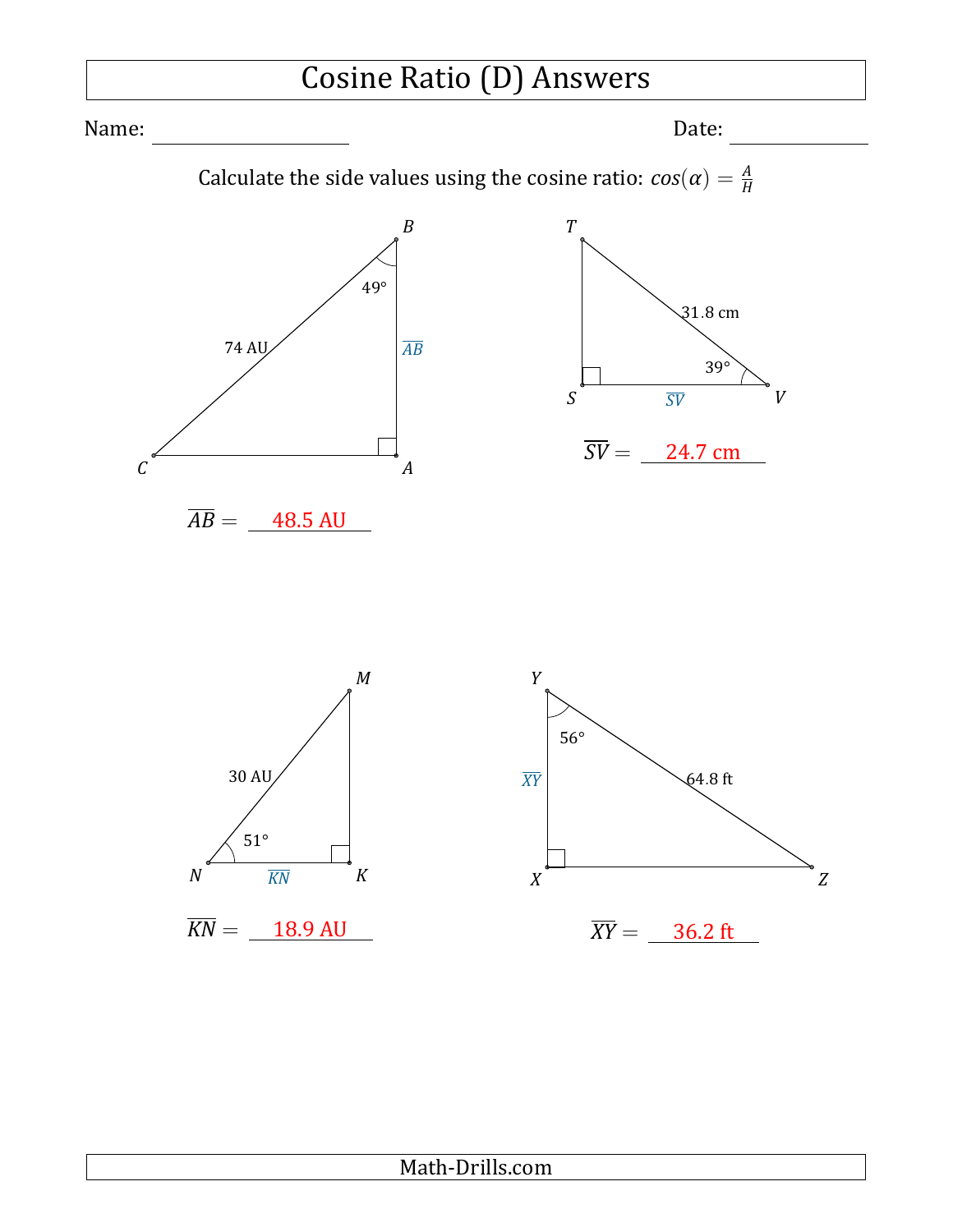# Cosine Ratio (E)

Name: Date:

Calculate the side values using the cosine ratio:  $cos(\alpha) = \frac{A}{H}$ 



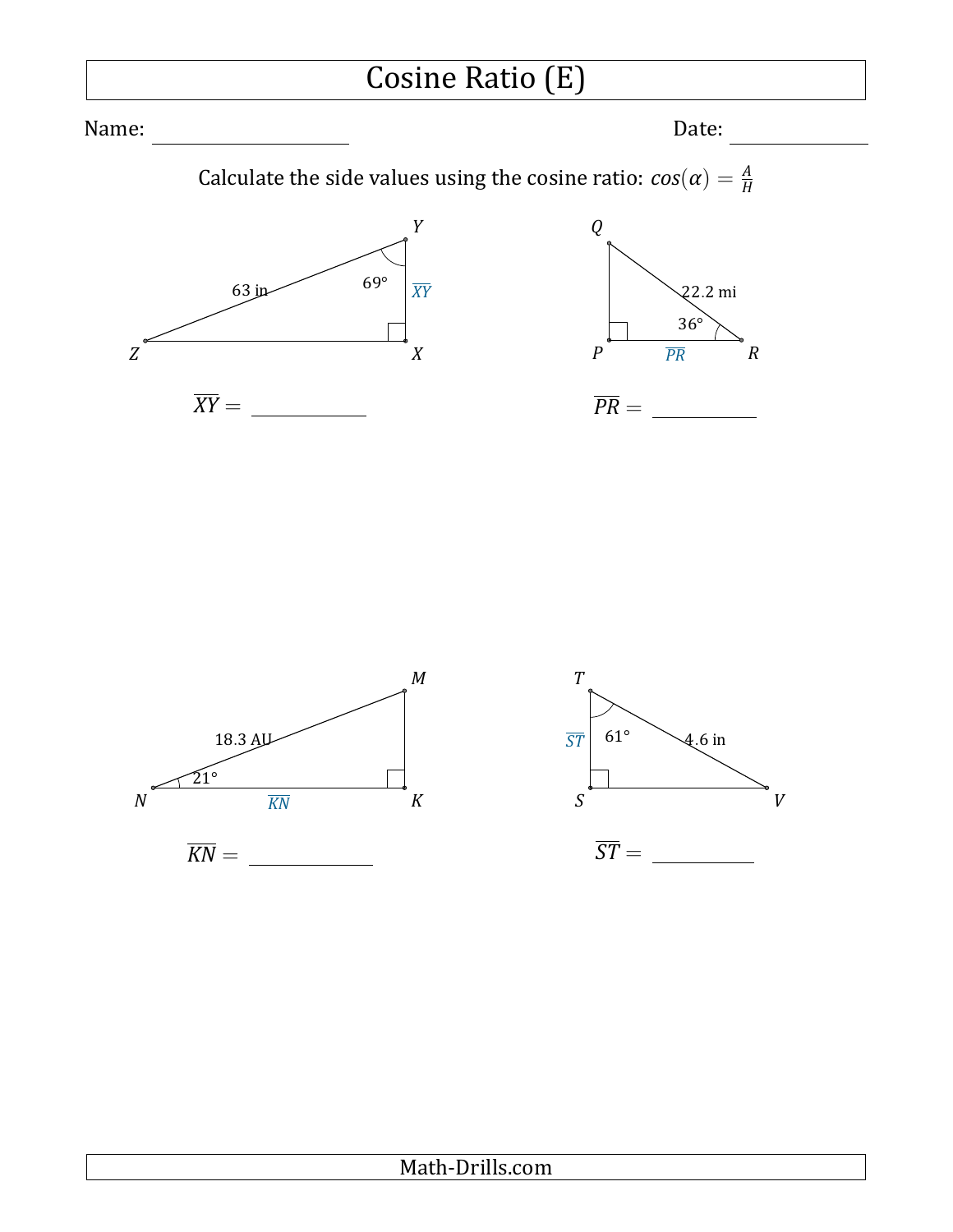## Cosine Ratio (E) Answers

Name: Date:

Calculate the side values using the cosine ratio:  $cos(\alpha) = \frac{A}{H}$ 



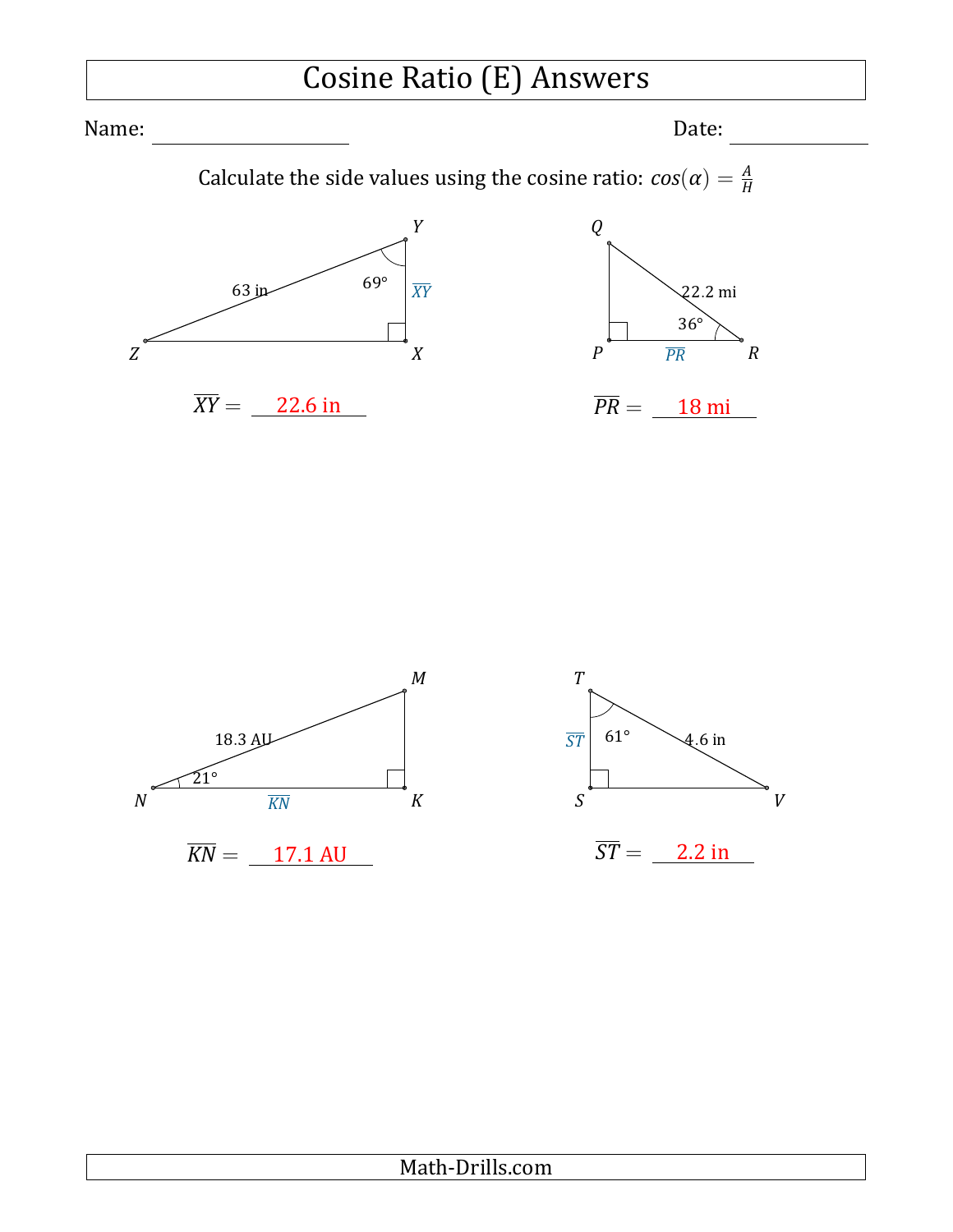

#### Math-Drills.com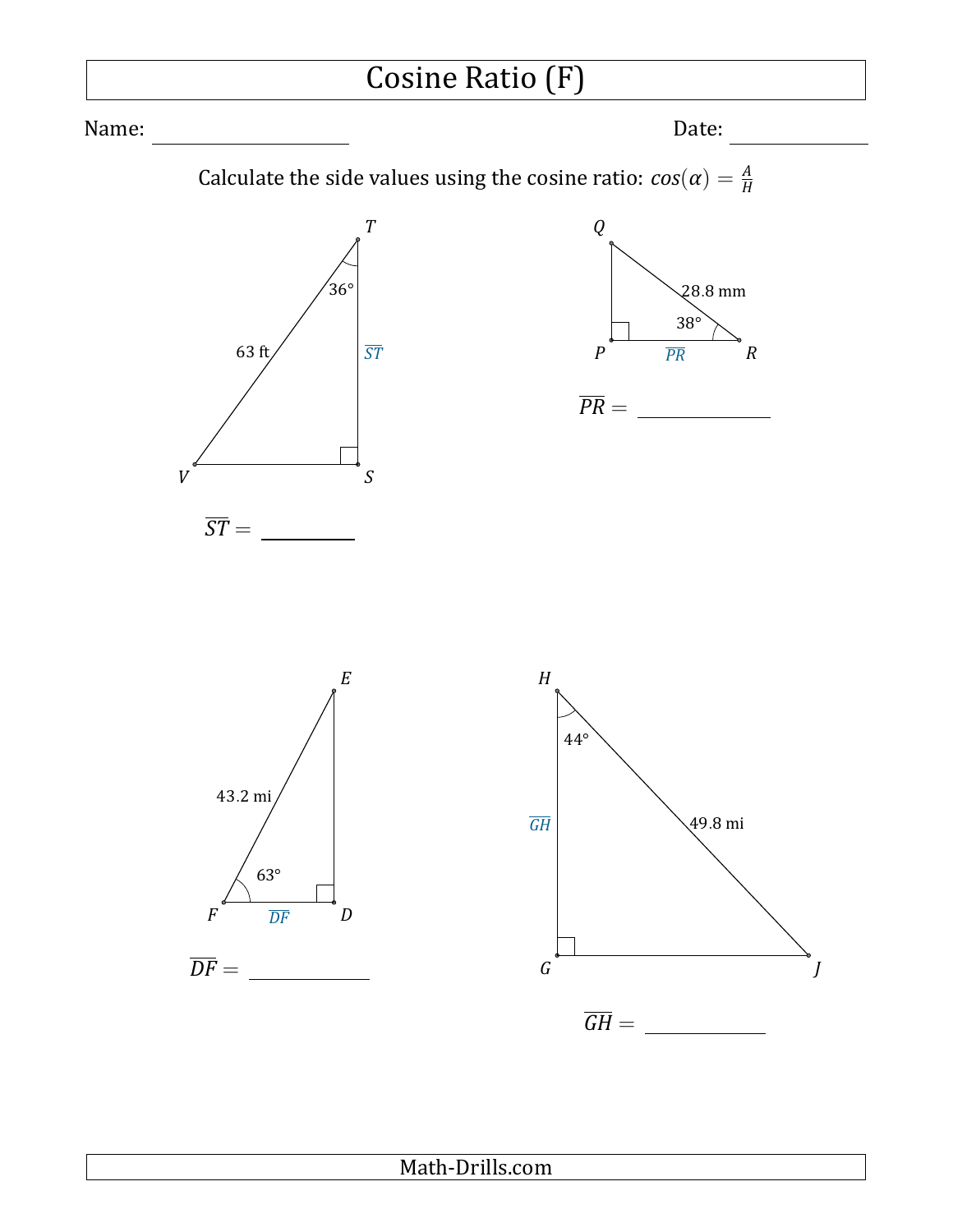### Cosine Ratio (F) Answers

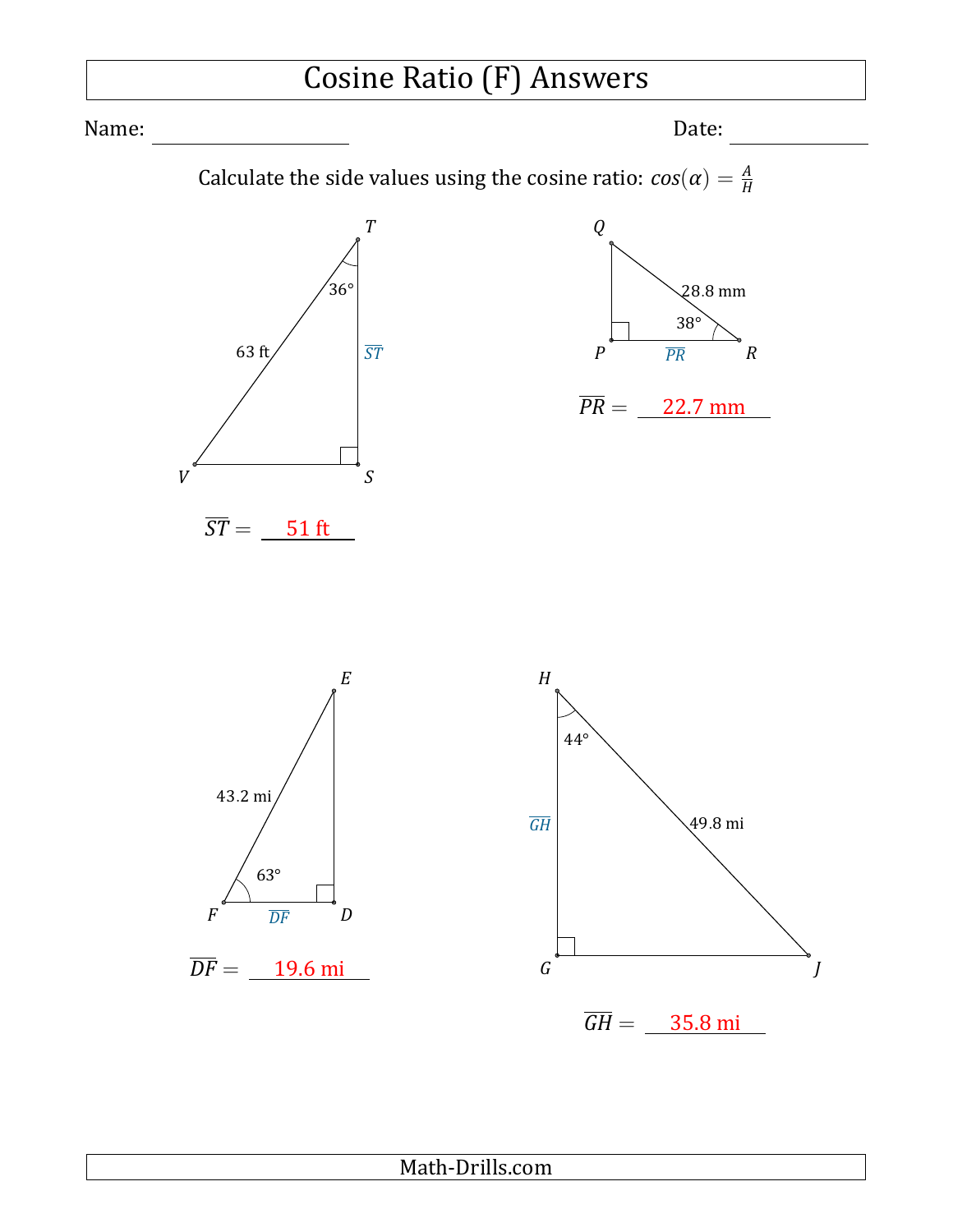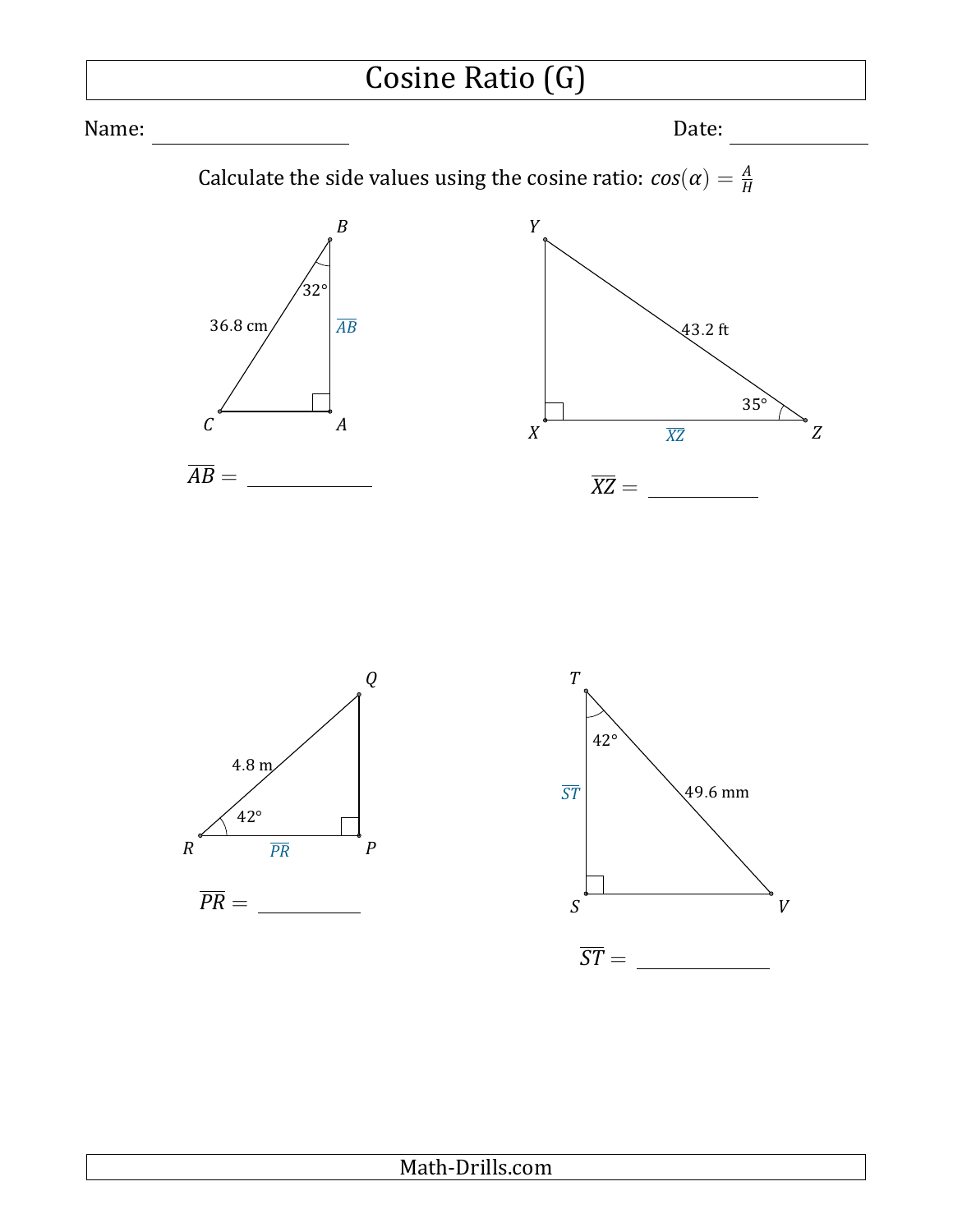# Cosine Ratio (G) Answers

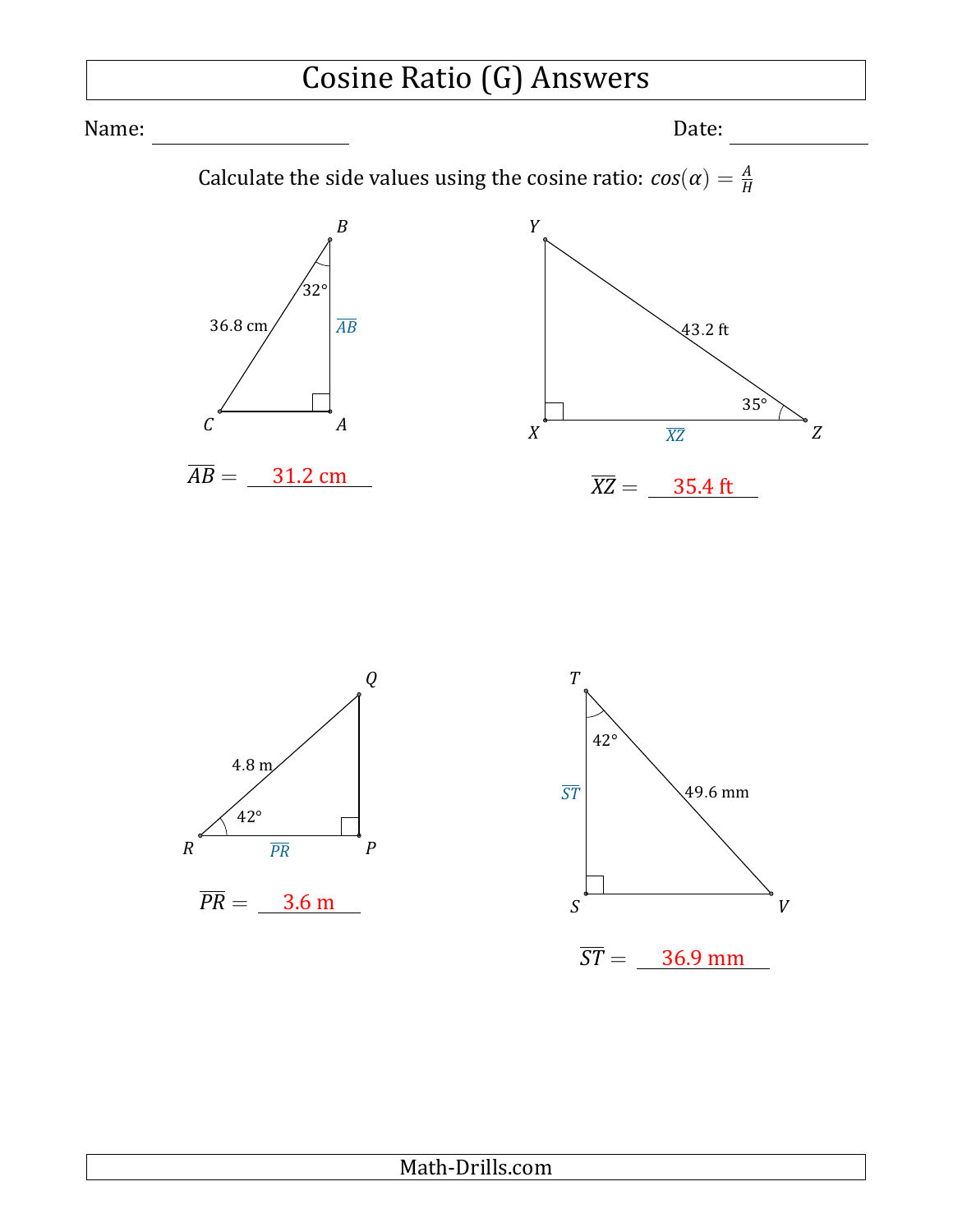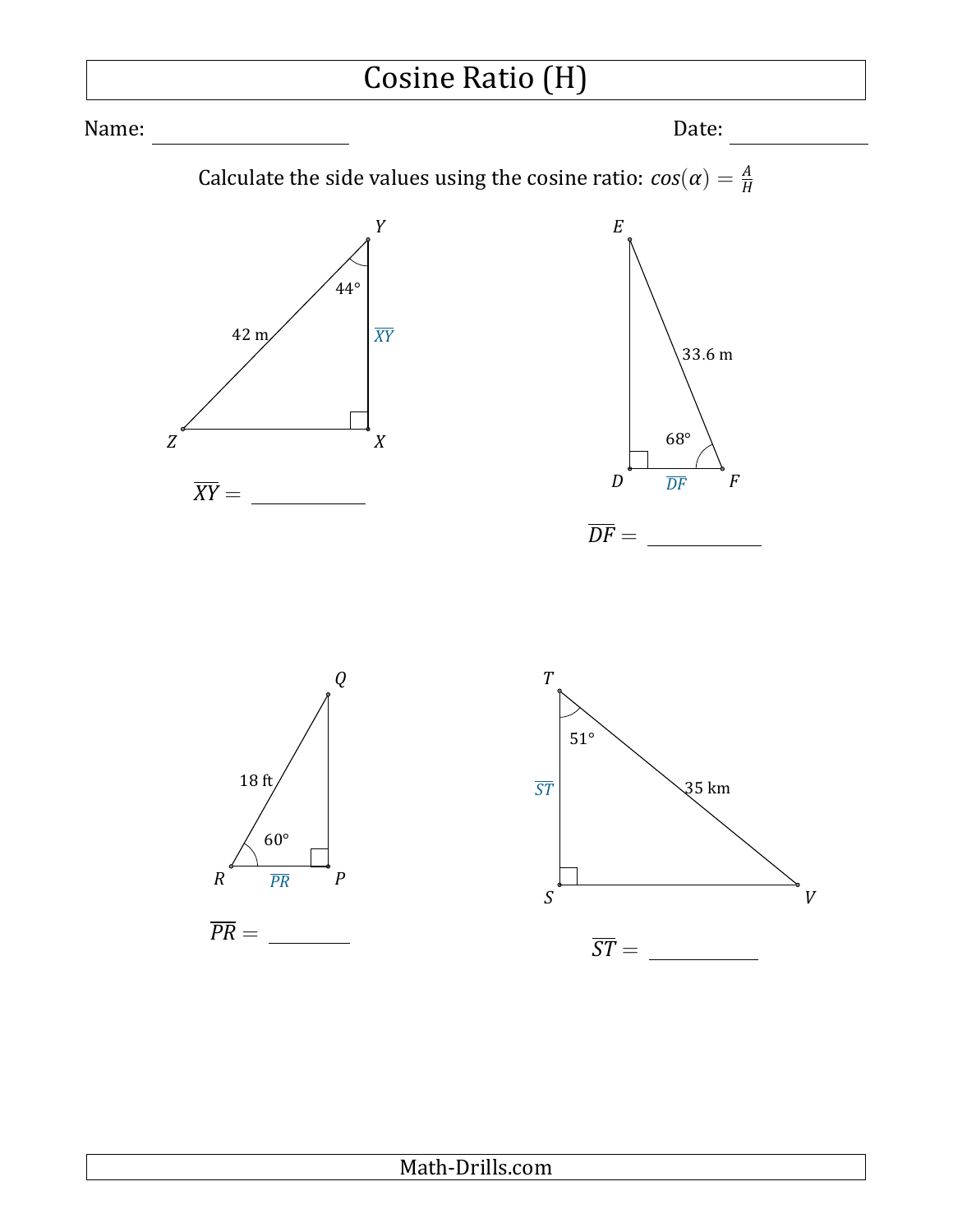# Cosine Ratio (H) Answers

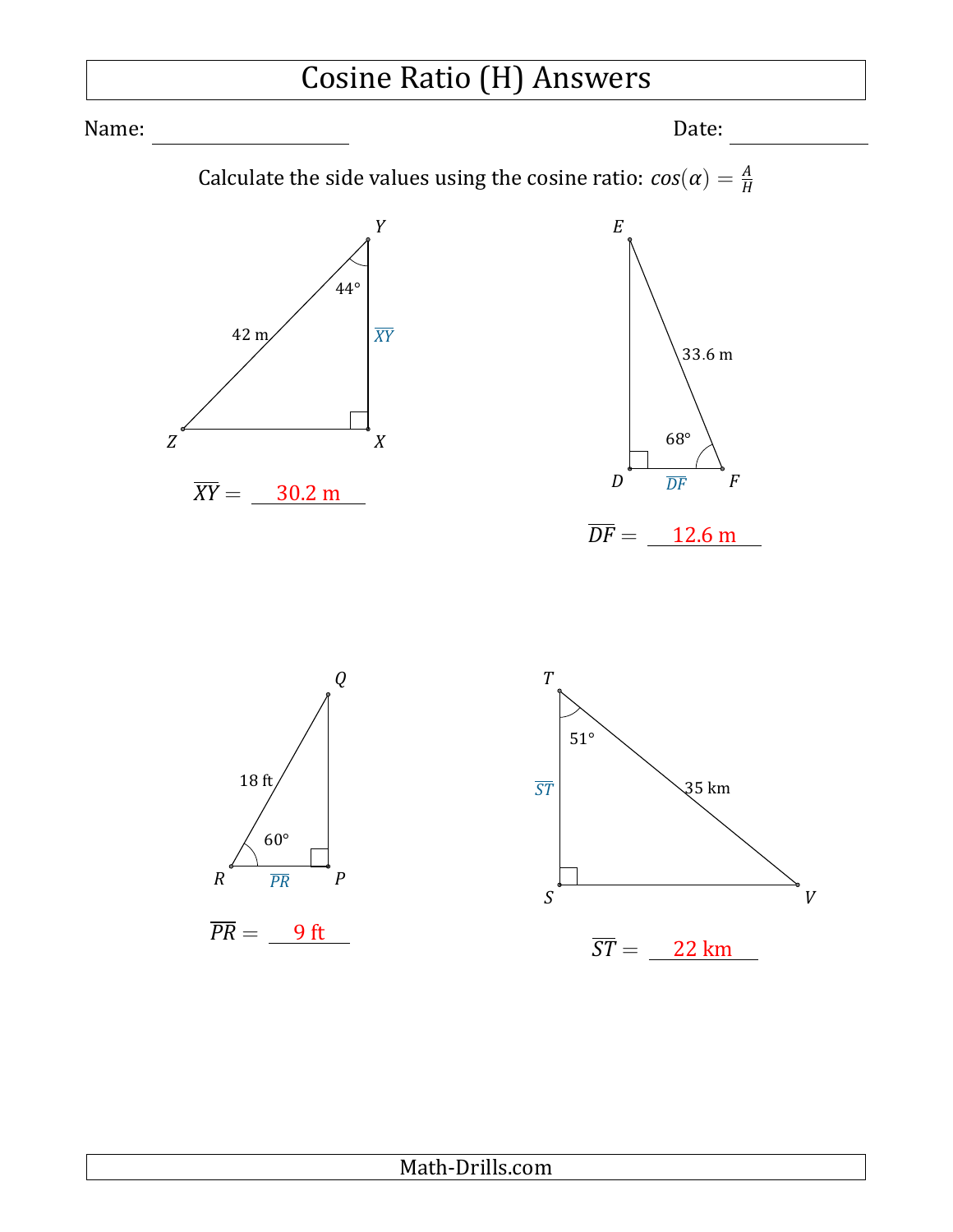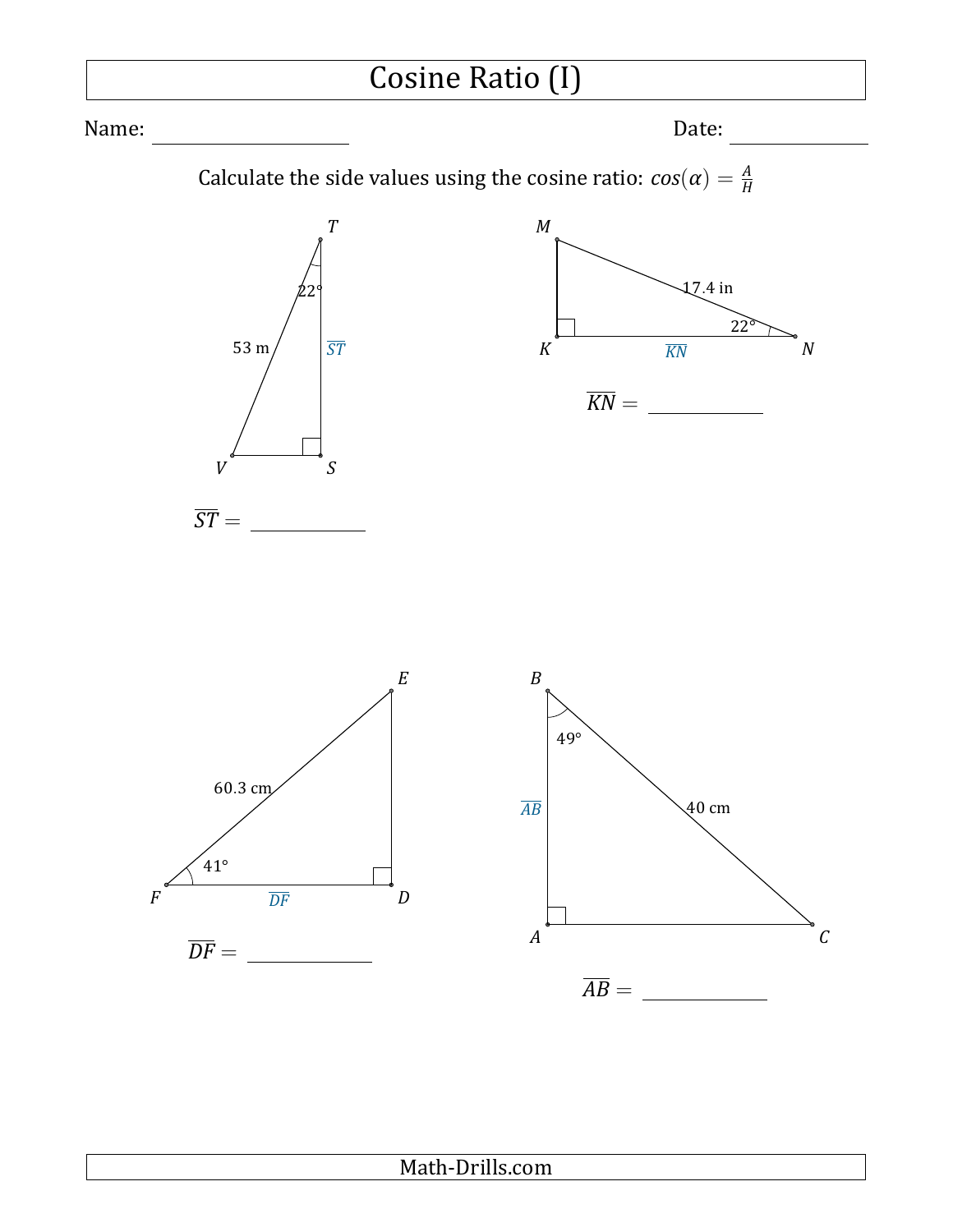# Cosine Ratio (I) Answers

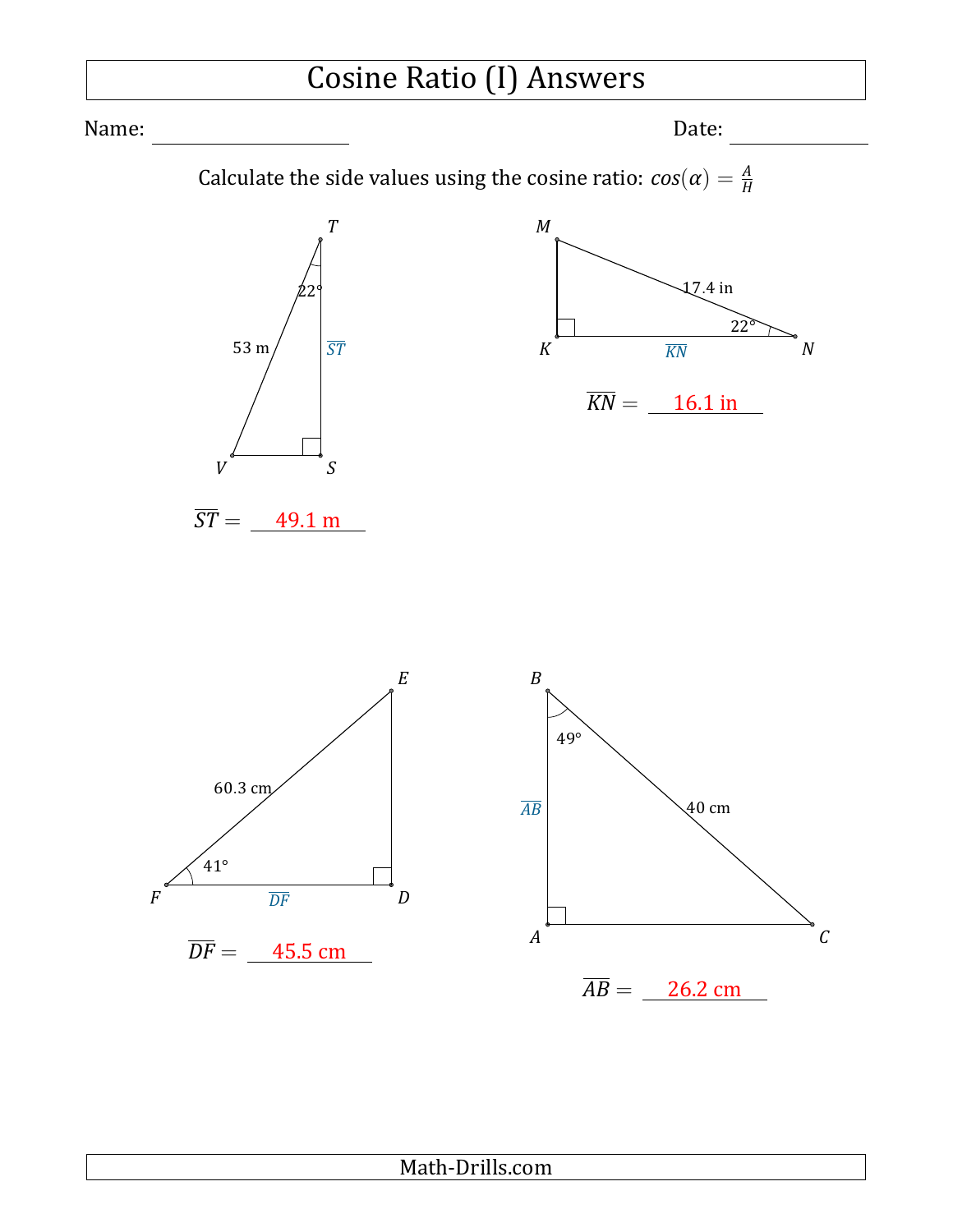![](_page_18_Figure_0.jpeg)